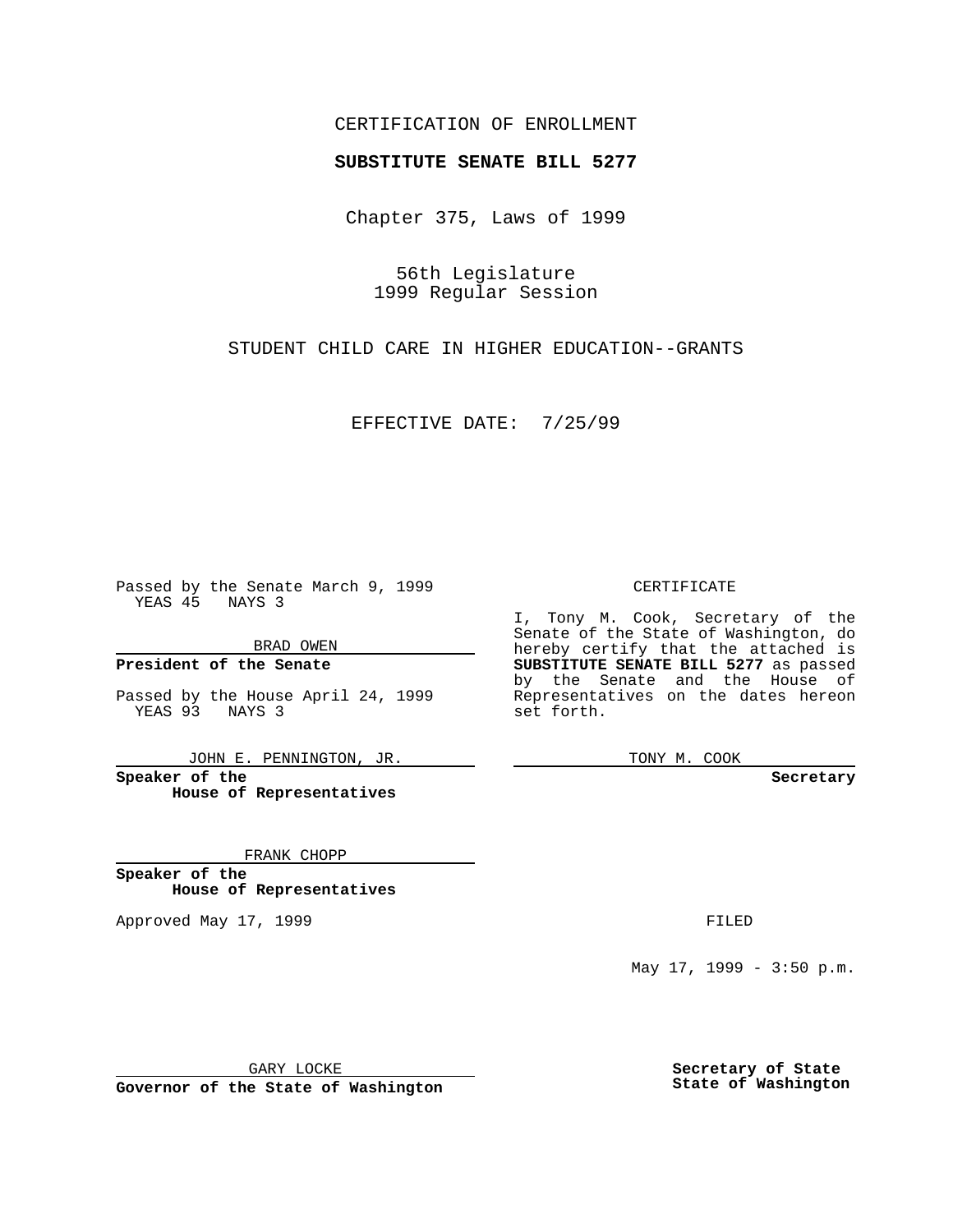## **SUBSTITUTE SENATE BILL 5277** \_\_\_\_\_\_\_\_\_\_\_\_\_\_\_\_\_\_\_\_\_\_\_\_\_\_\_\_\_\_\_\_\_\_\_\_\_\_\_\_\_\_\_\_\_\_\_

\_\_\_\_\_\_\_\_\_\_\_\_\_\_\_\_\_\_\_\_\_\_\_\_\_\_\_\_\_\_\_\_\_\_\_\_\_\_\_\_\_\_\_\_\_\_\_

Passed Legislature - 1999 Regular Session

### **State of Washington 56th Legislature 1999 Regular Session**

**By** Senate Committee on Higher Education (originally sponsored by Senators Kohl-Welles, Hale, Shin, Brown, Patterson, Finkbeiner, Eide, Bauer, Swecker, Rasmussen, Sellar, Prentice and Winsley)

Read first time 02/22/1999.

 AN ACT Relating to child care grants for state institutions of higher education; and adding a new chapter to Title 28B RCW.

BE IT ENACTED BY THE LEGISLATURE OF THE STATE OF WASHINGTON:

 NEW SECTION. **Sec. 1.** Two Washington accounts for student child care in higher education are established. The higher education coordinating board and the state board for community and technical colleges shall administer the programs. Through these programs the boards may award on a competitive basis child care grants to state institutions of higher education to encourage programs to address the need for high quality, accessible, and affordable child care for students at higher education institutions. The university or college administration and student government association, or its equivalent, of each institution receiving the award shall contribute financial support in an amount equal to the child care grant received by the institution.

 NEW SECTION. **Sec. 2.** The institution of higher education shall be eligible to receive the grant for a period not exceeding two years. After the expiration of any two-year grant, the institution may reapply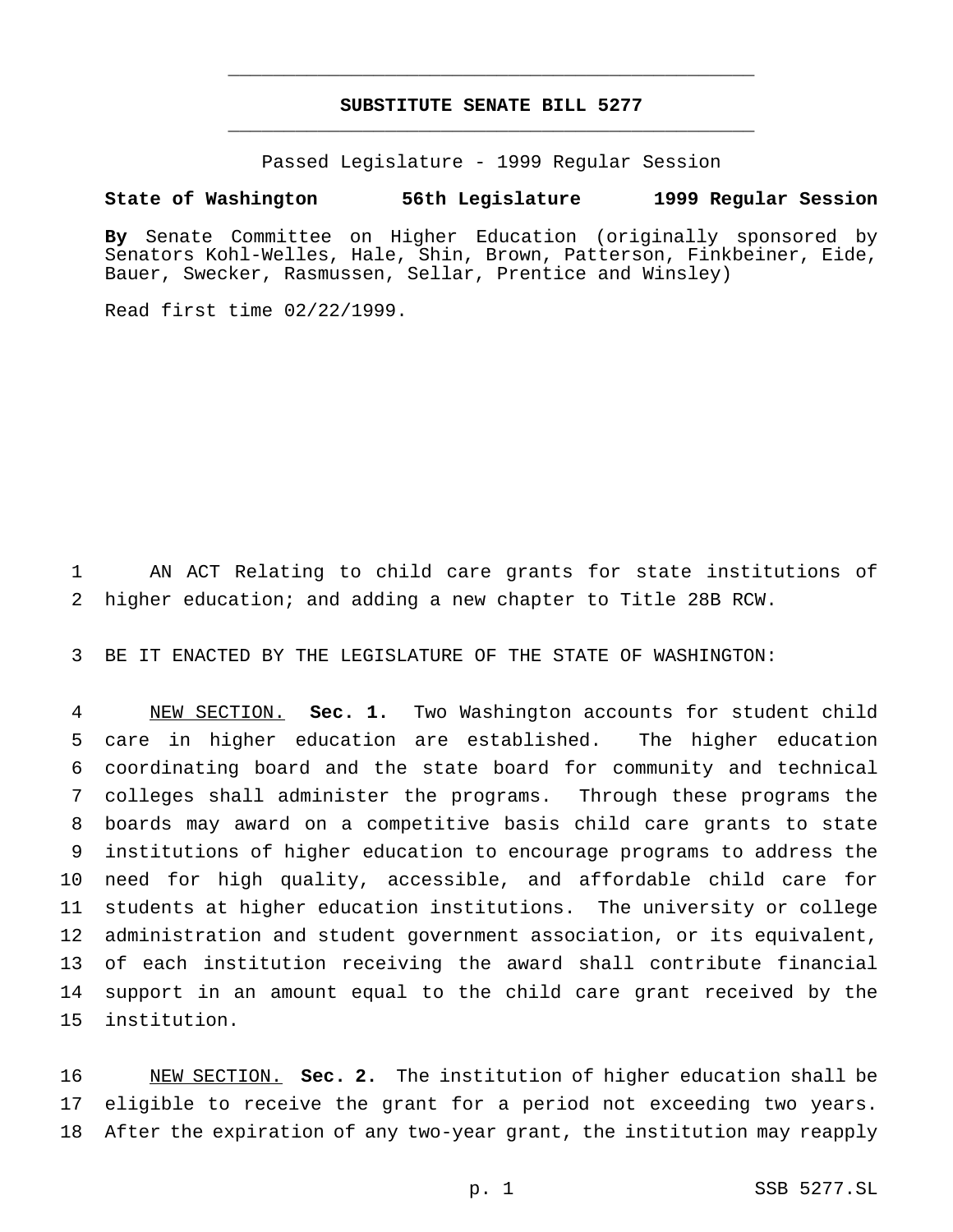to receive subsequent grant awards or a continuation of the grant awarded the prior two years.

 NEW SECTION. **Sec. 3.** The higher education coordinating board shall administer the program for four-year institutions of higher education. The state board for community and technical colleges shall administer the program for community and technical colleges. The higher education coordinating board and the state board for community and technical colleges shall have the following powers and duties in administering each program:

(1) To adopt rules necessary to carry out the program;

 (2) To establish one or more review committees to assist in the evaluation of proposals for funding. The review committee shall include but not be limited to individuals from the Washington association for the education of young children, the child care coordinating committee, and the child care resource and referral network;

 (3) To establish each biennium specific guidelines for submitting grant proposals consistent with the overall goals of the program. During the 1999-2001 biennium the guidelines shall be consistent with the following desired outcomes of increasing access to child care for students, addressing the demand for infant and toddler care, providing affordable child care alternatives, creating more cooperative preschool programs, creating models that can be replicated at other institutions, creating a partnership between university or college administrations and student government, or its equivalent and increasing efficiency and innovation at campus child care centers;

 (4) To establish guidelines for an allocation system based on factors that include but are not limited to: The amount of money available in the trust fund; characteristics of the institutions 30 including the size of the faculty and student body; and the number of child care grants received;

 (5) To solicit grant proposals and provide information to the institutions of higher education about the program; and

 (6) To establish reporting, evaluation, accountability, monitoring, and dissemination requirements for the recipients of the grants.

 NEW SECTION. **Sec. 4.** Two accounts for student child care in higher education are established in the custody of the state treasurer.